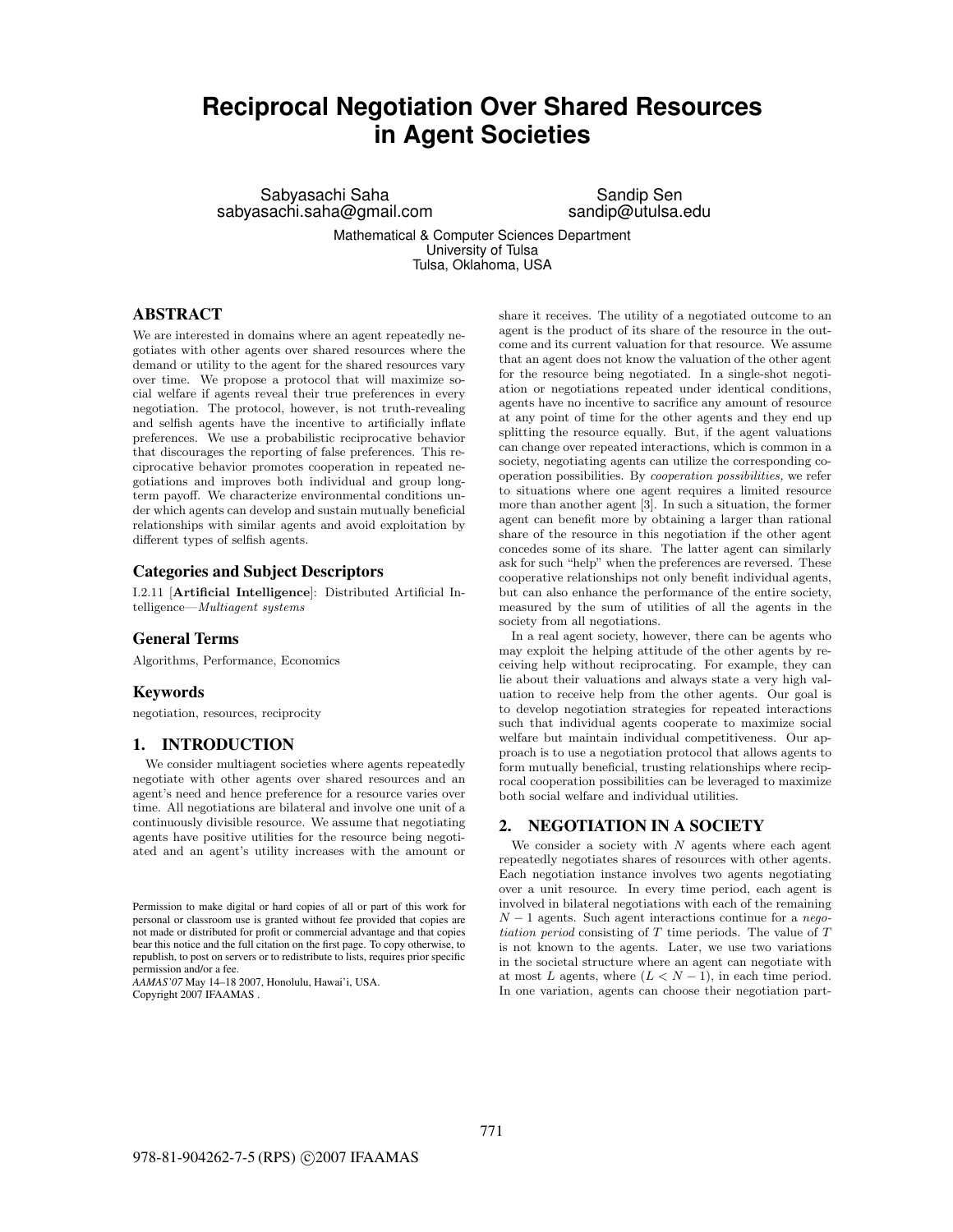ners. In this scenario, before each negotiation both agents must agree to participate. In the other variation, each agent is randomly matched with L other agents [2] and an agent cannot refuse to participate in any negotiation for which it is selected as a partner.

At any time period  $t$ , true valuation of an agent  $i$  for a resource j is denoted by  $d_{ij}^t$ . The utility obtained by agent i from the negotiation for resource j is  $U_{ij} = d_{ij}^t * y_{ij}^{\overline{t}}$ , where  $y_{ij}^t \in [0,1]$  is the share of resource j obtained by agent i after negotiation in the  $t^{th}$  time period.

## **3. NEGOTIATION PROTOCOL**

In the proposed negotiation protocol, agents simultaneously communicate before each bilateral negotiation to reveal their valuations for the resource being negotiated. Thereafter, to maximize social welfare, the entire resource is allocated to the agent with the higher valuation. If the revealed valuations are equal, the agents share the resource equally. According to this protocol, if two agents  $i$  and  $i'$  are negotiating over an unit of resource j at time t, and  $d_{ij}^*$  and  $\overline{d}_{i'j}^*$ are the corresponding stated valuations of agent  $i$  and  $i'$  respectively, agent *i* receives a share of  $y_{ij}^t$  given in equation 1 and  $y_{i'j}^t = 1 - y_{ij}^t$ , where

$$
y_{ij}^t = 1, \text{ if } d_{ij}^{t*} > d_{i'j}^{t*}
$$
  
= 0, if  $d_{ij}^{t*} < d_{i'j}^{t*}$   
= 0.5, if  $d_{ij}^{t*} = d_{i'j}^{t*}$ 

Therefore, if all agents truthfully reveal their valuations, this negotiation should lead to maximum social welfare which implies optimal system performance. Equally importantly, this will improve the profit of each individual agent if its valuation is more than its negotiation partner a sufficient number of times. This is because an agent will receive more share of the resources which has higher valuation to it by giving away shares of resources of lower valuation.

Agents, however, have incentive to report high valuations which are more likely to generate higher profits. If an agent always reports highest valuation, a rational agent does not have any incentive to report anything other than the highest valuation when negotiating with that agent. If all agents always report highest valuation  $H$ , each of the resources will be equally split, which is very inefficient and will reduce social welfare and individual utilities of the negotiating agents. We therefore propose a probabilistic reciprocity based negotiation strategy that utilizes cooperation possibilities in the environment by reporting preferences truthfully when negotiating with other helpful agents<sup>1</sup> and avoid exploitation by exploitative agents by reporting false high valuations.

#### **4. AGENT STRATEGIES**

**Naive-social agents (NS):** Agents who, always reveal their true valuation. This is similar to the pro-social agents [1] who always want to maximize social welfare.

**Selfish agents (S):** These agents always want to get help from the other agents and never wants to relinquish any share for other agents. They always report the highest valuation, H, both to garner help and to avoid giving help. Selfish agents can benefit in the presence of naive-social agents by exploiting their benevolence.

**Reciprocative agents (R):** Agents that uses probabilistic reciprocity to decide the valuation it will report. If it decides not to help, it will state the highest valuation  $H$ , and otherwise state the true valuation and help if a cooperation possibility is found. The valuation reported by agent  $i$ , when negotiating with agent  $j$ , depends on  $i$ 's previous interactions with agent  $j$ . If in a negotiation at time  $t$ ,  $i$ relinquishes  $x_{ijk}^t$  share<sup>2</sup> of resource k when i's stated valuation is  $d_{ik}^t$  and j's stated valuation is  $d_{jk}^t$  ( $d_{jk}^t > d_{ik}^t$ ), then  $h_{ij}^t = x_{ijk}^t * d_{jk}^t$  is the amount of help agent i has done to agent  $j$  at interaction  $t$ . The total help offered by agent  $i$  in all previous interactions with agent  $j$  is defined as  $\tilde{C}_{ij} = \sum_{t} h_{ij}^{t}$ . Similarly, the total help received by agent i from all the previous interactions with agent  $j$ , denoted by  $C_{ij}^s$ , is defined as  $C_{ij}^s = C_{ji}$ . The difference  $(C_{ij}^s - C_{ij})$  is known as the balance,  $B_{ij}$ , of agent i from agent j.

The probability that agent  $i$  will state the true valuation to explore cooperation possibility is given by

$$
P(i, j) = 1, \text{ if } B_{ij} > \beta_i \text{ or } C_{ij} = 0 \qquad (2)
$$
  
= 0, if  $B_{ij} < \alpha_i$   
=  $min(1, \frac{C_{ij}^s}{\gamma * C_{ij}})$ , otherwise.

In Equation 2,  $\gamma > 1$ , and  $\beta_i$  and  $\alpha_i$  are private parameters of agent  $i$  that acts as the upper and lower threshold of the agent's trust in the opponent. If its balance with the opponent agent is more than  $\beta_i$ , it considers that the other agent is completely trustworthy. Similarly, if the balance is less than  $\alpha_i$  then it considers the other agent as exploitative.

### **5. EXPERIMENTAL RESULTS**

In these experiments, all negotiations are bilateral and each negotiation involves one divisible unit of resource. In each negotiation, participating agents' valuation of the resource are two numbers from the set  $\{1,\ldots,H\}$ . Here we take  $H = 5$ . The valuations for the two negotiating agents are generated before each negotiation using different probability distributions. Let  $P(v)$  be the probability that the resource being negotiated has a valuation v to an agent, *i.e.*,  $\sum_{n=1}^{H} P(v) = 1$ . We vary the probability distributions for  $v=1$  P(v) = 1. We vary the probability distributions for different experiments to verify the effectiveness of different negotiation behaviors. The total payoff to an agent is the sum of all the utilities it receives from all its negotiations. At the start of a run, each reciprocative  $(R)$  agent i chooses its trust bias  $\beta_i$  from a Gaussian distribution with mean  $-H$ and standard deviation 0.5 and  $\alpha_i$  is taken as  $-3 * H$ .

We first consider agent societies where each agent participates in a bilateral negotiation with each of the other agents in each time period. We discuss experiments with 90 agents interacting with each other over 200 time periods.

In the first experiment, we have experimented with a mixed group of 45 reciprocative  $(R)$  and 45 selfish  $(S)$  agents and  $P(v)=0.2, \forall v = 1,\ldots, 5$ . We vary the length of the negotiation period, T, and observe its effect on the agents' performance. From the results of this experiment (see Figure 1), we find that when the value of  $T$  is less than 35

<sup>&</sup>lt;sup>1</sup>In this context, when an agent relinquishes its share to another agent with higher valuation, we call it a help given by the first agent to the second one.

<sup>&</sup>lt;sup>2</sup>According to our negotiation protocol, if an agent  $i$  has stated a lower valuation than the other agent  $i$ , agent  $j$  gets the entire share of the resource. Agent  $i$  relinquishes its half of the entire share. So,  $x_{ijk}^t = 0.5$ .